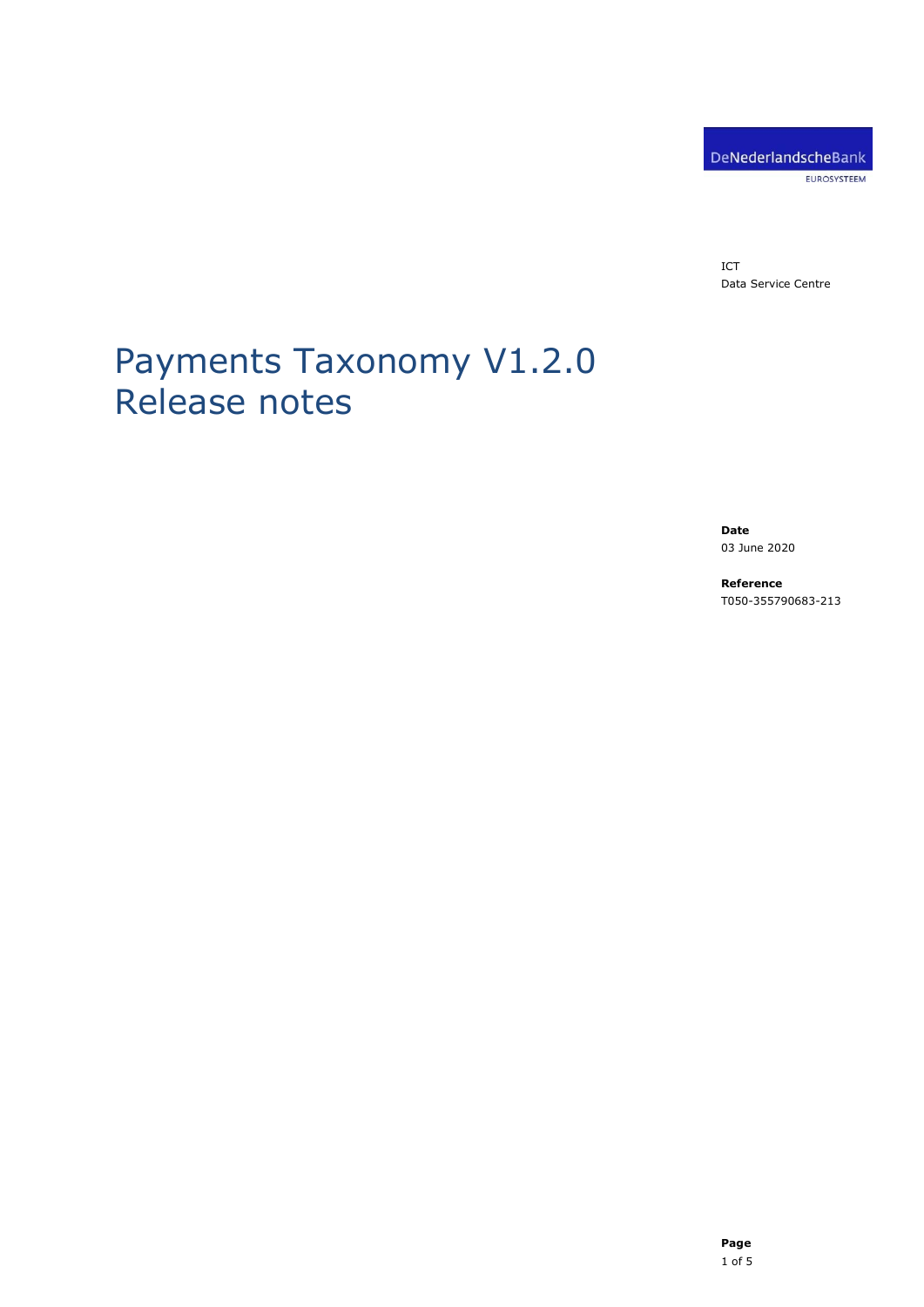DeNederlandscheBank EUROSYSTEEM

## **Introduction**

This is the third release of the taxonomy for the "Payments (PMTS)" taxonomy. The aim of this version is to resolve soms minor issues in the previous version. The submission of reports in this format will be mandatory as follows:

- PMTS-O & PMTS-G: from reporting period January-2020 on
- PMTS-M: from reporting period april 2020 on

The xBRL reporting guidelines will be communicated separately.

# **1. Content**

This package contains:

- 1. The release notes for version 1.2.0 (this document);
- 2. "Payments DPM Dictionary and Annotated Templates 1.2.0.xlsx" : an Excel workbook with the datapoints, partial data dictionary, hierarchies used in the taxonomy, annotated templates and entrypoints
- 3. "Payments taxonomy 1.2.0.zip": the xBRL taxonomy version 1.2.0 (as taxonomy package zip file)
- 4. "Payments Sample Instances 1.2.0.zip": a sample xBRL instance for each entrypoint;
- 5. "Payments tempates 1.2.0.zip": a zip file with the Excel templates per entrypoint available on request. The templates will be downloadble and used in "Digitaal Loket Rapportages" (DLR).

# **2. Changelog**

#### **2.1 Version 1.2.0**

- 1. For the entrypoint MFI {PMTS-M}, T01.01, Row 1050 and Row 1060, existing data points have been extended with a dom:mem combination.
	- T01.01, R\_1050, C\_\*:  $dom065:mem002$  (domain = Account and card attributes, dimension = Type of account and card, member  $=$  E-money card);
	- T01.01, R\_1060, C\_\*:  $dom065:mem003$  (domain = Account and card attributes, dimension = Type of account and card, member  $=$  E-money account);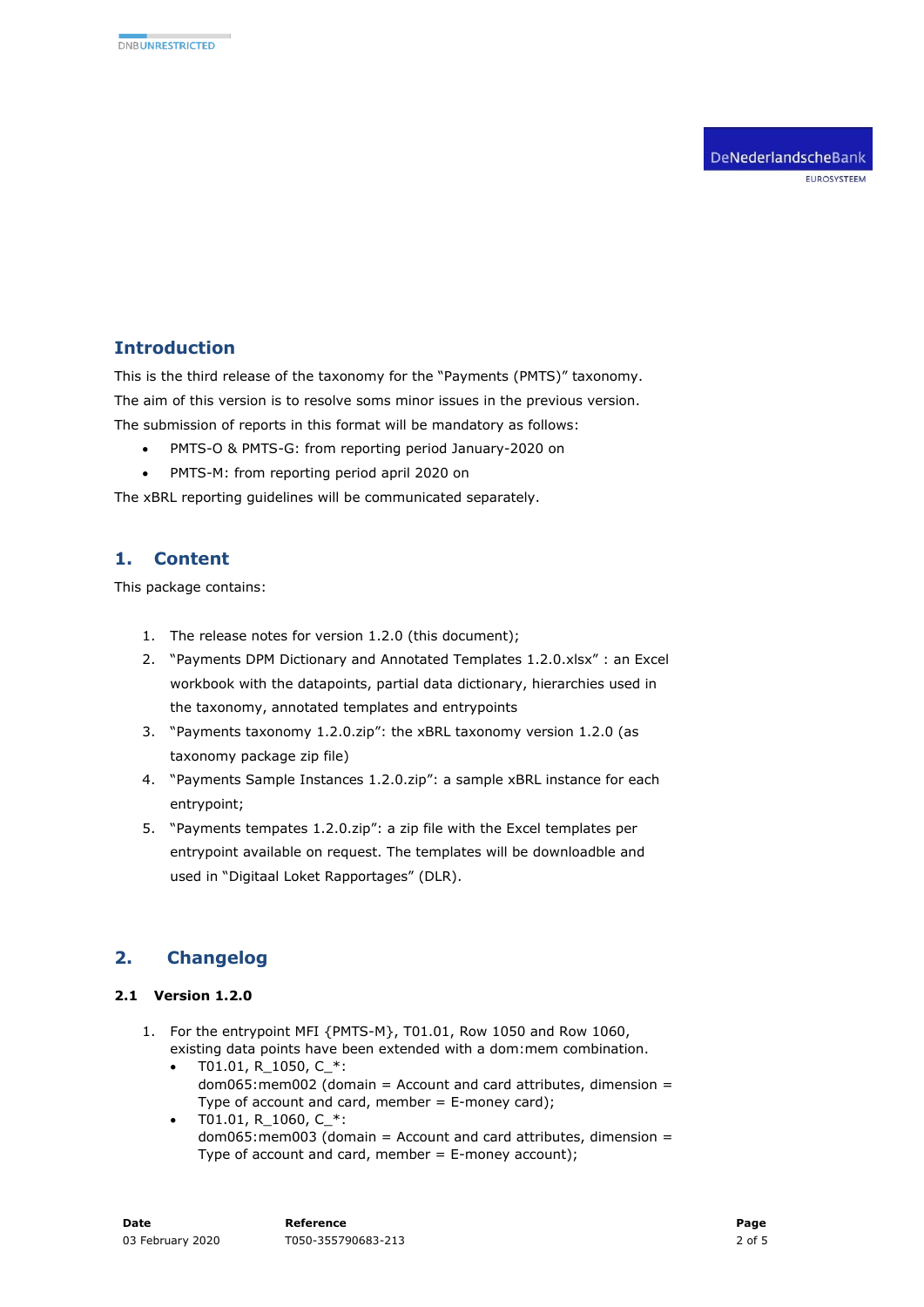- 2. For the entrypoint OFI {PMTS-O}, T05.03, incorrectly opened data points are closed and vice-versa. This encompasses Row 030, Column 020:070 (incorrectly closed in previous releases) and Row 040, Column 020:070 (incorrectly opened in previous releases).
- 3. Change in the hierarchies for the selection of countries in T02.01, T05.01, T05.02, T02.03 and T05.03. In v1.1.0 (& v1.0.0) of the taxonomy the hierarchy contained an attributed called "*Rest of the world (Outside EMU area)*". In this release this attribute has changed to "*Rest of the world (Outside EU)*". Alongside this modification, the hierarchies defined for the purpose of these country lists have altered as well, carrying the names "*Country list Payments EU (excl NL) and total ROW, as of 31-01-2020*" and "*Country list Payments EU and total ROW, as of 31-01-2020*" respectively. **Note:** This does not impact previous publications of the taxonomy;
- 4. For the entrypoint OFI {PMTS-O}, T05.03, Row 020, Column 010 (Quantity of ATM's with cash withdraw functionality) is now open for optional reporting;

#### **2.2 Version 1.1.0**

1. 95 Assertion rules are added to the v1.0.0 release of the taxonomy. The assertion rules could be reviewed in the 'Assertions' sheet of the "PMTS v1.1.0 – Payment Transactions Annotated templates and Assertions" file (as well as in the v1.2.0 version of this file); **Note**: The entrypoints have not been altered for the purpose of this release;

#### **2.3 Version 1.0.0**

1. Publication of the first version of the Payment Statistics taxonomy without assertions.

## **3. Scope**

The taxonomy contains four entrypoints (followed by their technical entrypoint counterpart):

- MFI {PMTS-M}, *<http://www.dnb.nl/nl/fr/xbrl/fws/dnb-nr/pmts-2020-01/2020-01-31/mod/pmts-m.xsd>*
- GED {PMTS-G}, *<http://www.dnb.nl/nl/fr/xbrl/fws/dnb-nr/pmts-2020-01/2020-01-31/mod/pmts-g.xsd>*
- OFI {PMTS-O}, *<http://www.dnb.nl/nl/fr/xbrl/fws/dnb-nr/pmts-2020-01/2020-01-31/mod/pmts-o.xsd>*
- ALL {PMTS-ALL}, (*note: This entrypoint is merely included for test purposes*) *<http://www.dnb.nl/nl/fr/xbrl/fws/dnb-nr/pmts-2020-01/2020-01-31/mod/pmts-all.xsd>*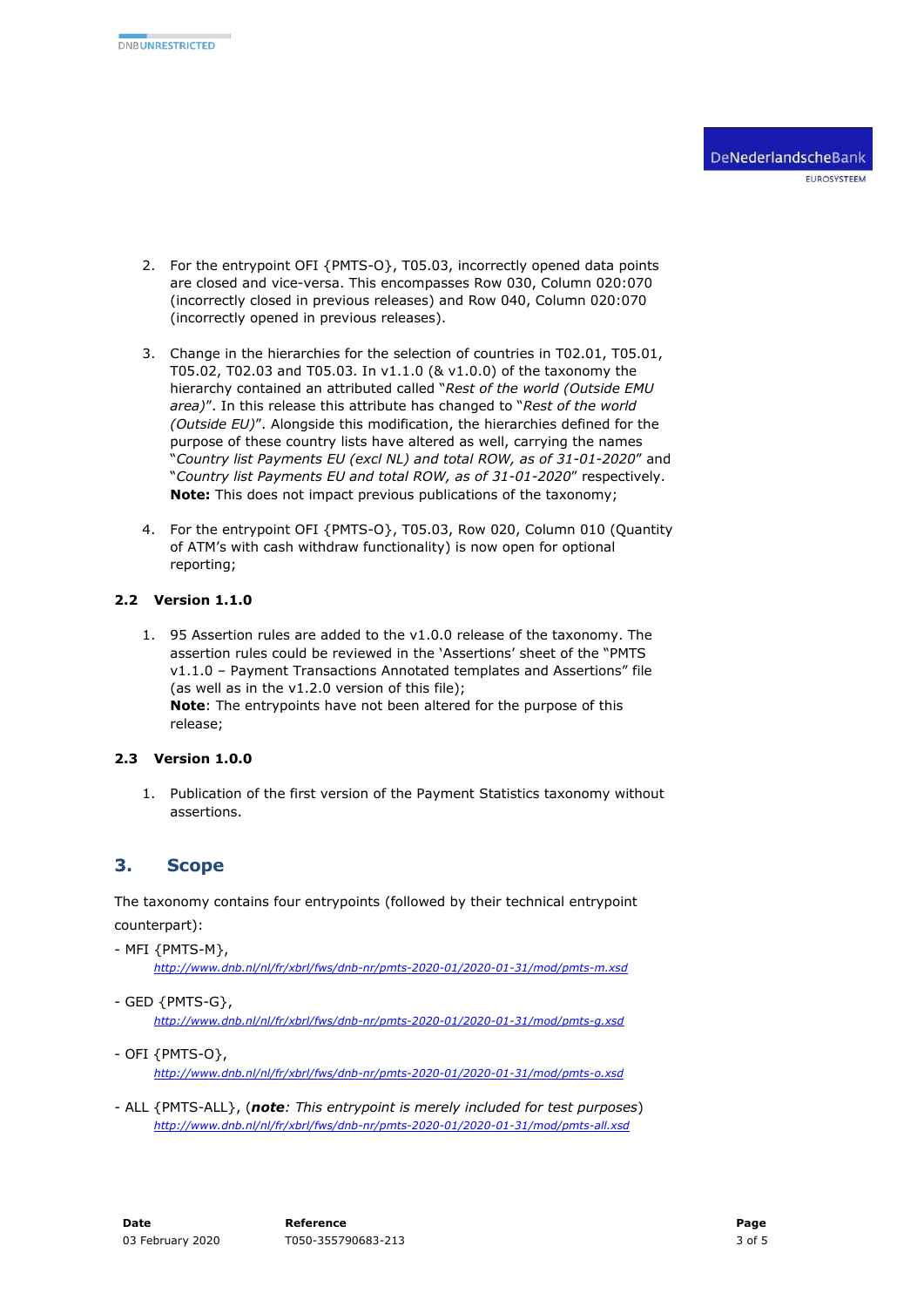**Please note**: these technical entrypoints are the entrypoints of the current release (v1.2.0). The subset of technical entrypoints for previous releases of the taxonomy are different.

## **4. Excel workbook with specifications**

The Excel workbook with specifications can be found in this package under the name "Payments DPM Dictionary and Annotated Templates 1.2.0.xlsx"

The Excel workbook contains the following sheets:

- 1. 'Taxonomy' sheet [*orange*]: an overview of the modules//entrypoints and tables;
- 2. 'Hierarchies' sheet [*orange*]: an overview of all the hierarchies (selection lists) defined for this taxonomy;
- 3. 'Assertions' sheet [*orange*]: an overview of all the assertions applicable to this taxonomy;
- 4. Partial data dictionary elements [*purple*]: containing all domains, dimensions, members and metrics that are relevant for this taxonomy. This overview consists of the following sheets:
	- a. 'Data Points', a complete list of all the data points and their data definition;
	- b. 'Dict Metrics', sheet containing all the metrics used in the taxonomy;
	- c. 'Dict Dimensions', sheet containing all dimensions used in the taxonomy;
	- d. 'Dict Explicit Domains', sheet listing all domains used in the taxonomy;
	- e. 'Dict Domain Member', sheet listing all the members per domain used in the taxonomy;
	- f. 'Dict Typed Domains', sheet listing all the typed domains used for the taxonomy;
	- g. 'Dict Hierarchies', sheet listing all the hierarchies used in the taxonomy.
- 5. The annotated templates [*blue*]: for each table/form the specifications can be viewed in the sheet with the corresponding label.